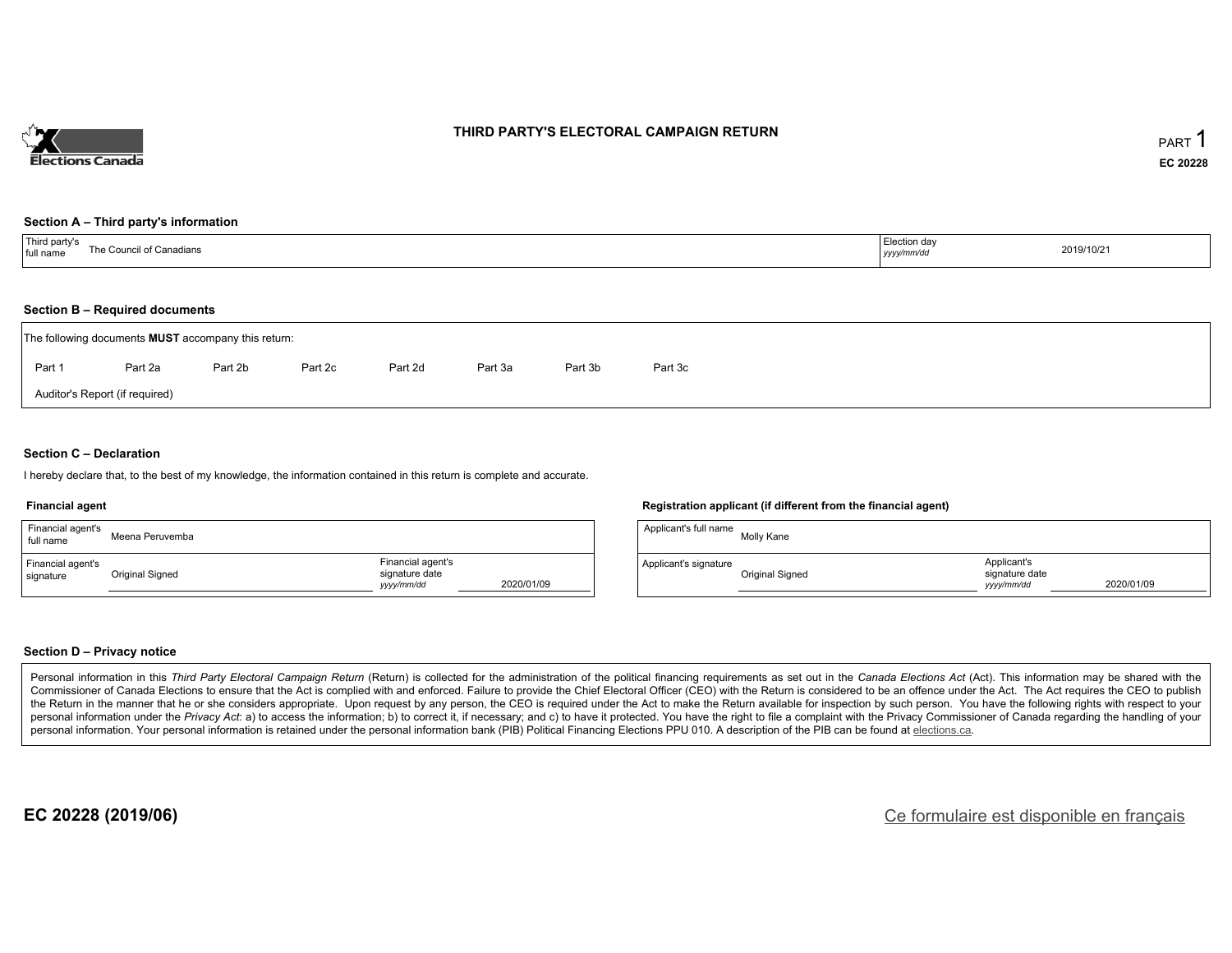

### **THIRD PARTY'S ELECTORAL CAMPAIGN RETURN HIRD PARTY'S ELECTORAL CAMPAIGN RETURN<br>Statement of monetary contributions received PART 2a PART 2a**

**EC 20228**

|                |                   |                      |               |      |            |                 |                |                                                                                   |            | Business /                 |            |                    | Corporation              | Unincorporated                 |
|----------------|-------------------|----------------------|---------------|------|------------|-----------------|----------------|-----------------------------------------------------------------------------------|------------|----------------------------|------------|--------------------|--------------------------|--------------------------------|
| No.            | Full name         | <b>Street</b><br>no. | <b>Street</b> | Apt. | City       | Prov./<br>Terr. | Postal<br>code | Date<br>received                                                                  | Individual | Commercial<br>organization | Government | <b>Trade union</b> | without share<br>capital | organization or<br>association |
|                |                   |                      |               |      |            |                 |                | yyyy/mm/dd                                                                        | \$         | s.                         | \$         | -S                 | \$                       | S.                             |
| $\overline{1}$ | Robert Harrington |                      |               |      | North York | ON              | M2N3P8         | 2019/08/09                                                                        | 450.00     |                            |            |                    |                          |                                |
| $\overline{2}$ | John Jacobs       |                      |               |      | St. John's | <b>NL</b>       | A1E2E9         | 2019/08/09                                                                        | 300.00     |                            |            |                    |                          |                                |
|                | 3 Steve Overholt  |                      |               |      | Toronto    | ON              | M9C1L4         | 2019/11/04                                                                        | 500.00     |                            |            |                    |                          |                                |
|                |                   |                      |               |      |            |                 |                |                                                                                   |            |                            |            |                    |                          |                                |
|                |                   |                      |               |      |            |                 |                |                                                                                   |            |                            |            |                    |                          |                                |
|                |                   |                      |               |      |            |                 |                |                                                                                   |            |                            |            |                    |                          |                                |
|                |                   |                      |               |      |            |                 |                |                                                                                   |            |                            |            |                    |                          |                                |
|                |                   |                      |               |      |            |                 |                |                                                                                   |            |                            |            |                    |                          |                                |
|                |                   |                      |               |      |            |                 |                |                                                                                   |            |                            |            |                    |                          |                                |
|                |                   |                      |               |      |            |                 |                |                                                                                   |            |                            |            |                    |                          |                                |
|                |                   |                      |               |      |            |                 |                |                                                                                   |            |                            |            |                    |                          |                                |
|                |                   |                      |               |      |            |                 |                |                                                                                   |            |                            |            |                    |                          |                                |
|                |                   |                      |               |      |            |                 |                |                                                                                   |            |                            |            |                    |                          |                                |
|                |                   |                      |               |      |            |                 |                |                                                                                   |            |                            |            |                    |                          |                                |
|                |                   |                      |               |      |            |                 |                | Totals carried forward from previous page \$                                      |            |                            |            |                    |                          |                                |
|                |                   |                      |               |      |            |                 |                | Total amount of monetary contributions by contributors who gave over \$200 (A)    | 1,250.00   |                            |            |                    |                          |                                |
|                |                   |                      |               |      |            |                 |                | Number of contributors who gave over \$200                                        | 3          |                            |            |                    |                          |                                |
|                |                   |                      |               |      |            |                 |                | Total amount of monetary contributions by contributors who gave \$200 or less (B) | 23,033.00  |                            |            |                    |                          |                                |
|                |                   |                      |               |      |            |                 |                | Number of contributors who gave \$200 or less                                     | 607        |                            |            |                    |                          |                                |
|                |                   |                      |               |      |            |                 |                | Total amount of all monetary contributions (A+B)                                  | 24,283.00  |                            |            |                    |                          |                                |
|                |                   |                      |               |      |            |                 |                | Number of contributors who gave monetary contributions                            | 610        |                            |            |                    |                          |                                |

|  | Third<br>  party | ачыз | da<br>.<br>, уууулг | 2019/10/2 | Page |  | $\cdot$ |  |
|--|------------------|------|---------------------|-----------|------|--|---------|--|
|--|------------------|------|---------------------|-----------|------|--|---------|--|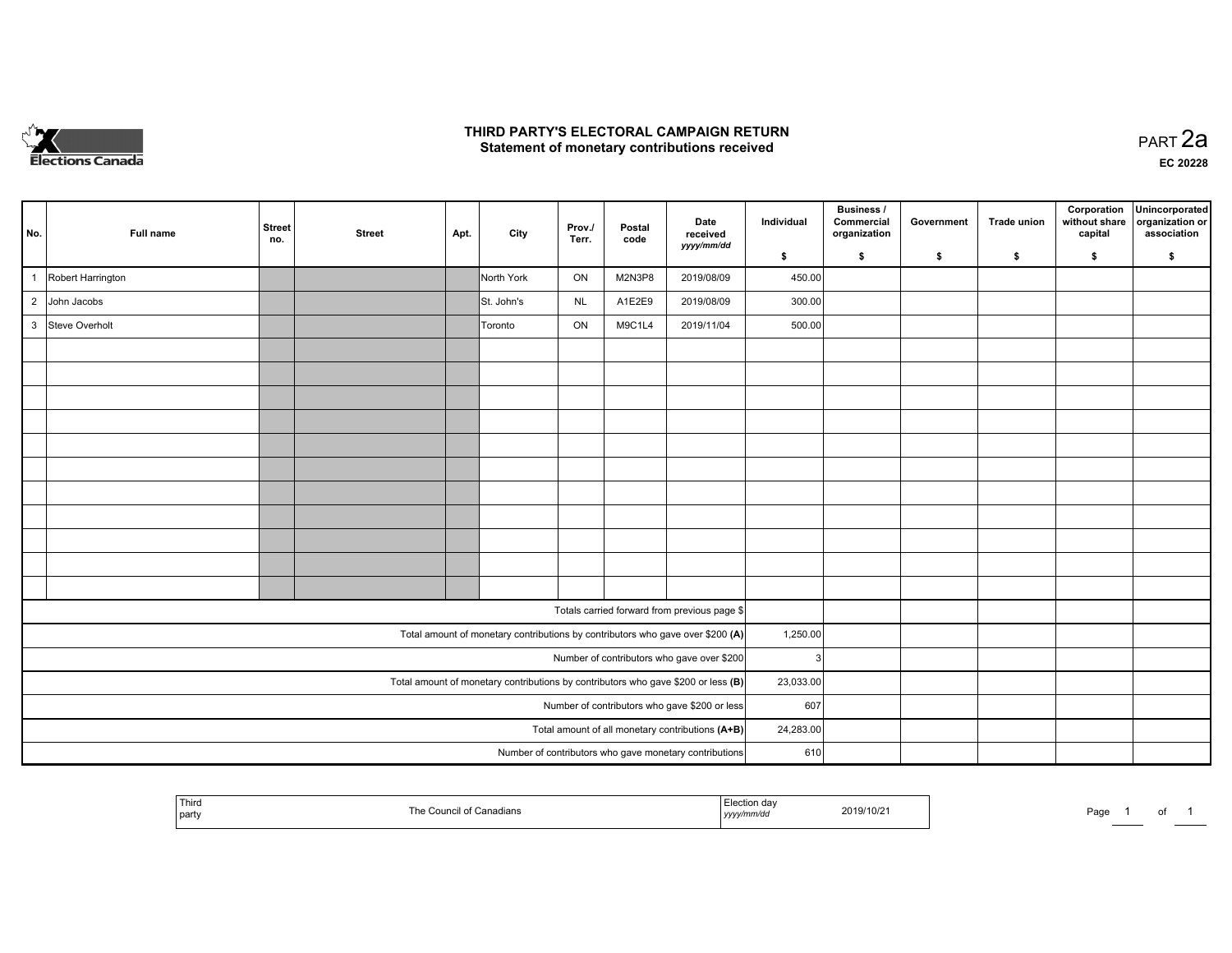

## **THIRD PARTY'S ELECTORAL CAMPAIGN RETURN**  THIRD PARTY'S ELECTORAL CAMPAIGN RETURN<br>Statement of non-monetary contributions received

| No. | Full name                                     | <b>Street</b><br>no. | <b>Street</b> | Apt. | City | Prov.<br>Terr. | Postal<br>code | Date<br>received<br>yyyy/mm/dd                                                          | Individual | <b>Business /</b><br>Commercial<br>organization | Government | Trade union | Corporation<br>without share<br>capital | Unincorporated<br>organization or<br>association |
|-----|-----------------------------------------------|----------------------|---------------|------|------|----------------|----------------|-----------------------------------------------------------------------------------------|------------|-------------------------------------------------|------------|-------------|-----------------------------------------|--------------------------------------------------|
|     |                                               |                      |               |      |      |                |                |                                                                                         | \$         | \$                                              | \$         | \$          | \$                                      | \$                                               |
|     |                                               |                      |               |      |      |                |                |                                                                                         |            |                                                 |            |             |                                         |                                                  |
|     |                                               |                      |               |      |      |                |                |                                                                                         |            |                                                 |            |             |                                         |                                                  |
|     |                                               |                      |               |      |      |                |                |                                                                                         |            |                                                 |            |             |                                         |                                                  |
|     |                                               |                      |               |      |      |                |                |                                                                                         |            |                                                 |            |             |                                         |                                                  |
|     |                                               |                      |               |      |      |                |                |                                                                                         |            |                                                 |            |             |                                         |                                                  |
|     |                                               |                      |               |      |      |                |                |                                                                                         |            |                                                 |            |             |                                         |                                                  |
|     |                                               |                      |               |      |      |                |                |                                                                                         |            |                                                 |            |             |                                         |                                                  |
|     |                                               |                      |               |      |      |                |                |                                                                                         |            |                                                 |            |             |                                         |                                                  |
|     |                                               |                      |               |      |      |                |                |                                                                                         |            |                                                 |            |             |                                         |                                                  |
|     |                                               |                      |               |      |      |                |                |                                                                                         |            |                                                 |            |             |                                         |                                                  |
|     |                                               |                      |               |      |      |                |                |                                                                                         |            |                                                 |            |             |                                         |                                                  |
|     |                                               |                      |               |      |      |                |                |                                                                                         |            |                                                 |            |             |                                         |                                                  |
|     |                                               |                      |               |      |      |                |                |                                                                                         |            |                                                 |            |             |                                         |                                                  |
|     |                                               |                      |               |      |      |                |                |                                                                                         |            |                                                 |            |             |                                         |                                                  |
|     |                                               |                      |               |      |      |                |                |                                                                                         |            |                                                 |            |             |                                         |                                                  |
|     |                                               |                      |               |      |      |                |                | Totals carried forward from previous page \$                                            |            |                                                 |            |             |                                         |                                                  |
|     |                                               |                      |               |      |      |                |                | Total amount of non-monetary contributions by contributors who gave over \$200 (A)      |            |                                                 |            |             |                                         |                                                  |
|     |                                               |                      |               |      |      |                |                | Number of contributors who gave over \$200                                              |            |                                                 |            |             |                                         |                                                  |
|     |                                               |                      |               |      |      |                |                | Total amount of non-monetary contributions by contributors who gave \$200 or less $(B)$ |            |                                                 |            |             |                                         |                                                  |
|     | Number of contributors who gave \$200 or less |                      |               |      |      |                |                |                                                                                         |            |                                                 |            |             |                                         |                                                  |
|     |                                               |                      |               |      |      |                |                | Total amount of all non-monetary contributions (A+B)                                    |            |                                                 |            |             |                                         |                                                  |
|     |                                               |                      |               |      |      |                |                | Number of contributors who gave non-monetary contributions                              |            |                                                 |            |             |                                         |                                                  |
|     |                                               |                      |               |      |      |                |                |                                                                                         |            |                                                 |            |             |                                         |                                                  |

| l Third<br>  party | : Council of Canadians.<br>™∩ | Election day<br>2019/10/21<br>  yyyy/mm/aa | Page |
|--------------------|-------------------------------|--------------------------------------------|------|
|--------------------|-------------------------------|--------------------------------------------|------|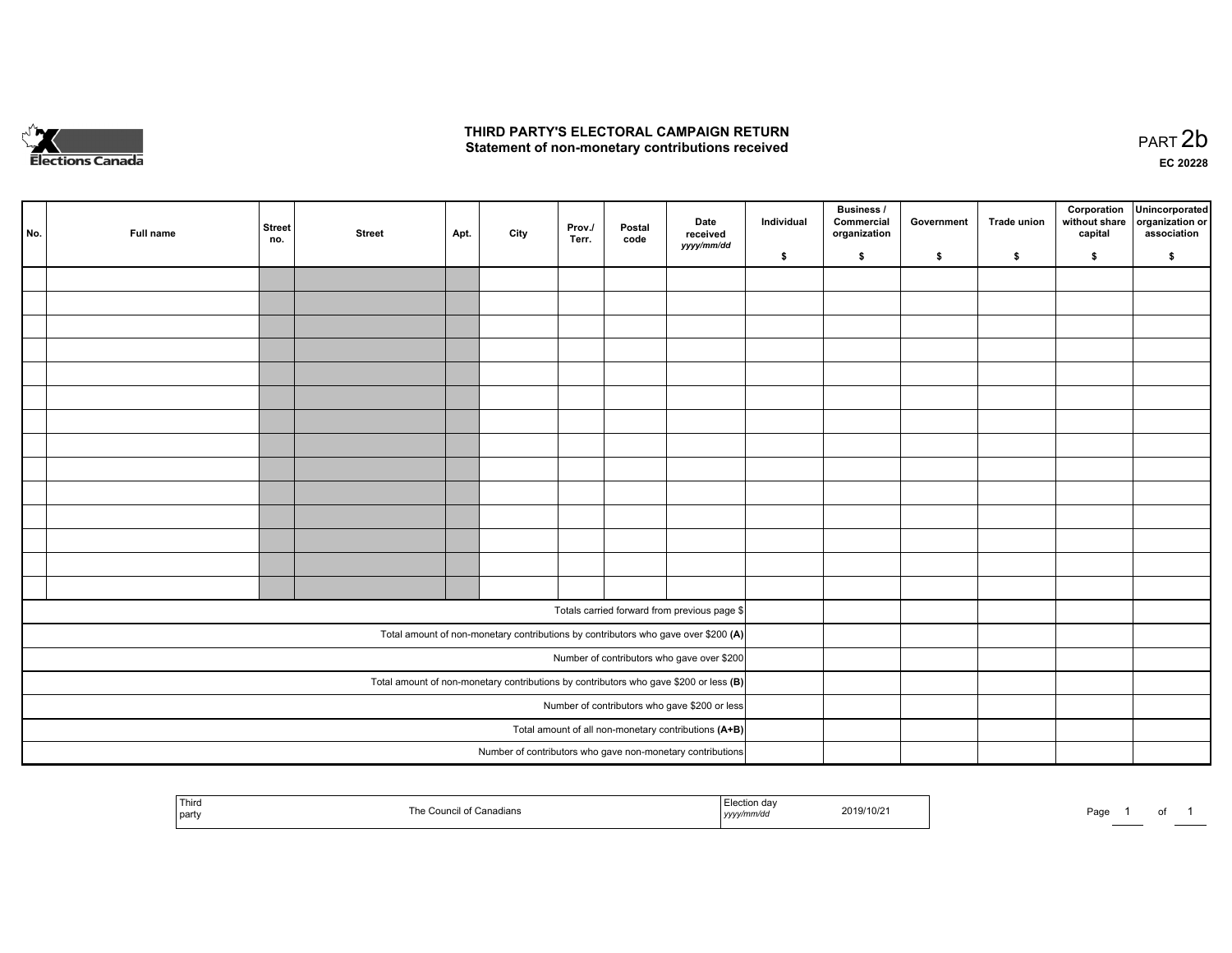

## **THIRD PARTY'S ELECTORAL CAMPAIGN RETURN STATE:** PRACT OF OPPRESS TO PART 2C STATE STATE STATE STATE STATE STATE STATE STATE STATE STATE STATE STATE STA<br>PART 2C Statement of operating loans received

**EC 20228**

| No. | Full name | <b>Street</b><br>no. | <b>Street</b> | Apt. | City | Prov./<br>Terr. | Postal<br>code | Date<br>received                                                | Individual | <b>Business /</b><br>Commercial<br>organization | Government | <b>Trade union</b> | Corporation<br>capital | Unincorporated<br>without share organization or<br>association |
|-----|-----------|----------------------|---------------|------|------|-----------------|----------------|-----------------------------------------------------------------|------------|-------------------------------------------------|------------|--------------------|------------------------|----------------------------------------------------------------|
|     |           |                      |               |      |      |                 |                | yyyy/mm/dd                                                      | \$         | \$                                              | \$         | \$                 | \$                     | \$                                                             |
|     |           |                      |               |      |      |                 |                |                                                                 |            |                                                 |            |                    |                        |                                                                |
|     |           |                      |               |      |      |                 |                |                                                                 |            |                                                 |            |                    |                        |                                                                |
|     |           |                      |               |      |      |                 |                |                                                                 |            |                                                 |            |                    |                        |                                                                |
|     |           |                      |               |      |      |                 |                |                                                                 |            |                                                 |            |                    |                        |                                                                |
|     |           |                      |               |      |      |                 |                |                                                                 |            |                                                 |            |                    |                        |                                                                |
|     |           |                      |               |      |      |                 |                |                                                                 |            |                                                 |            |                    |                        |                                                                |
|     |           |                      |               |      |      |                 |                |                                                                 |            |                                                 |            |                    |                        |                                                                |
|     |           |                      |               |      |      |                 |                |                                                                 |            |                                                 |            |                    |                        |                                                                |
|     |           |                      |               |      |      |                 |                |                                                                 |            |                                                 |            |                    |                        |                                                                |
|     |           |                      |               |      |      |                 |                |                                                                 |            |                                                 |            |                    |                        |                                                                |
|     |           |                      |               |      |      |                 |                |                                                                 |            |                                                 |            |                    |                        |                                                                |
|     |           |                      |               |      |      |                 |                |                                                                 |            |                                                 |            |                    |                        |                                                                |
|     |           |                      |               |      |      |                 |                |                                                                 |            |                                                 |            |                    |                        |                                                                |
|     |           |                      |               |      |      |                 |                |                                                                 |            |                                                 |            |                    |                        |                                                                |
|     |           |                      |               |      |      |                 |                | Totals carried forward from previous page \$                    |            |                                                 |            |                    |                        |                                                                |
|     |           |                      |               |      |      |                 |                | Total amount of loans by lenders who provided over \$200 (A)    |            |                                                 |            |                    |                        |                                                                |
|     |           |                      |               |      |      |                 |                | Number of lenders who provided over \$200                       |            |                                                 |            |                    |                        |                                                                |
|     |           |                      |               |      |      |                 |                | Total amount of loans by lenders who provided \$200 or less (B) |            |                                                 |            |                    |                        |                                                                |
|     |           |                      |               |      |      |                 |                | Number of lenders who provided \$200 or less                    |            |                                                 |            |                    |                        |                                                                |
|     |           |                      |               |      |      |                 |                | Total amount of all loans (A+B)                                 |            |                                                 |            |                    |                        |                                                                |
|     |           |                      |               |      |      |                 |                | Number of all lenders who provided loans                        |            |                                                 |            |                    |                        |                                                                |

| Third<br>  party | The<br>of Canadians<br>Council: | 2019/10/2<br>y/mmvuc<br>, , , , , | Do.<br>au: |
|------------------|---------------------------------|-----------------------------------|------------|
|------------------|---------------------------------|-----------------------------------|------------|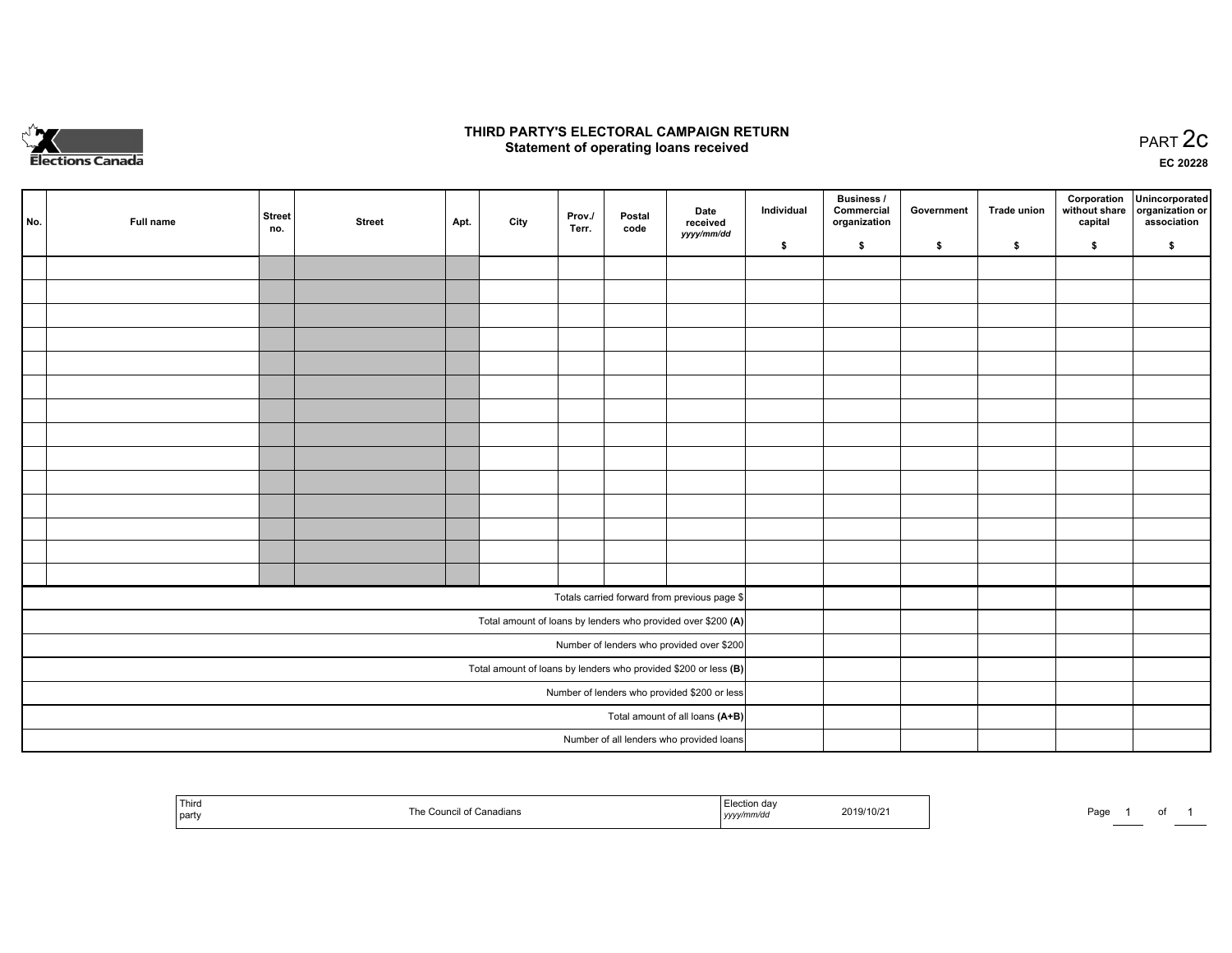

## **THIRD PARTY'S ELECTORAL CAMPAIGN RETURN S** ELECTORAL CAMPAIGN RETURN<br>Summary of inflows PART 2d

| No.   | Type of contributor / lender                    | <b>Monetary</b><br>contributions<br>(Part 2a) | Non-monetary<br>contributions<br>(Part 2b) | Loans<br>(Part 2c) | <b>Total</b> | Number of<br>contributors and<br>lenders |
|-------|-------------------------------------------------|-----------------------------------------------|--------------------------------------------|--------------------|--------------|------------------------------------------|
|       |                                                 | \$                                            | \$                                         | \$                 | \$           |                                          |
| 1.    | Individuals                                     |                                               |                                            |                    |              |                                          |
|       | 2. Businesses / Commercial organizations        |                                               |                                            |                    |              |                                          |
| 3.    | Governments                                     |                                               |                                            |                    |              |                                          |
|       | 4. Trade unions                                 |                                               |                                            |                    |              |                                          |
| 5.    | Corporations without share capital              |                                               |                                            |                    |              |                                          |
|       | 6. Unincorporated organizations or associations |                                               |                                            |                    |              |                                          |
|       | 7.   Total (items 1 to 6)                       |                                               |                                            |                    |              |                                          |
| Total |                                                 |                                               |                                            |                    |              |                                          |
|       | 8. Amount of third party's resources used       |                                               |                                            |                    |              |                                          |
|       | 9. Grand total (items $7$ and $8$ )             |                                               |                                            |                    |              |                                          |

| `Third<br>the contract of the contract of<br>  party | The Council of Canadians | Election day<br>  yyyy/mm/dd | 2019/10/21 |
|------------------------------------------------------|--------------------------|------------------------------|------------|
|------------------------------------------------------|--------------------------|------------------------------|------------|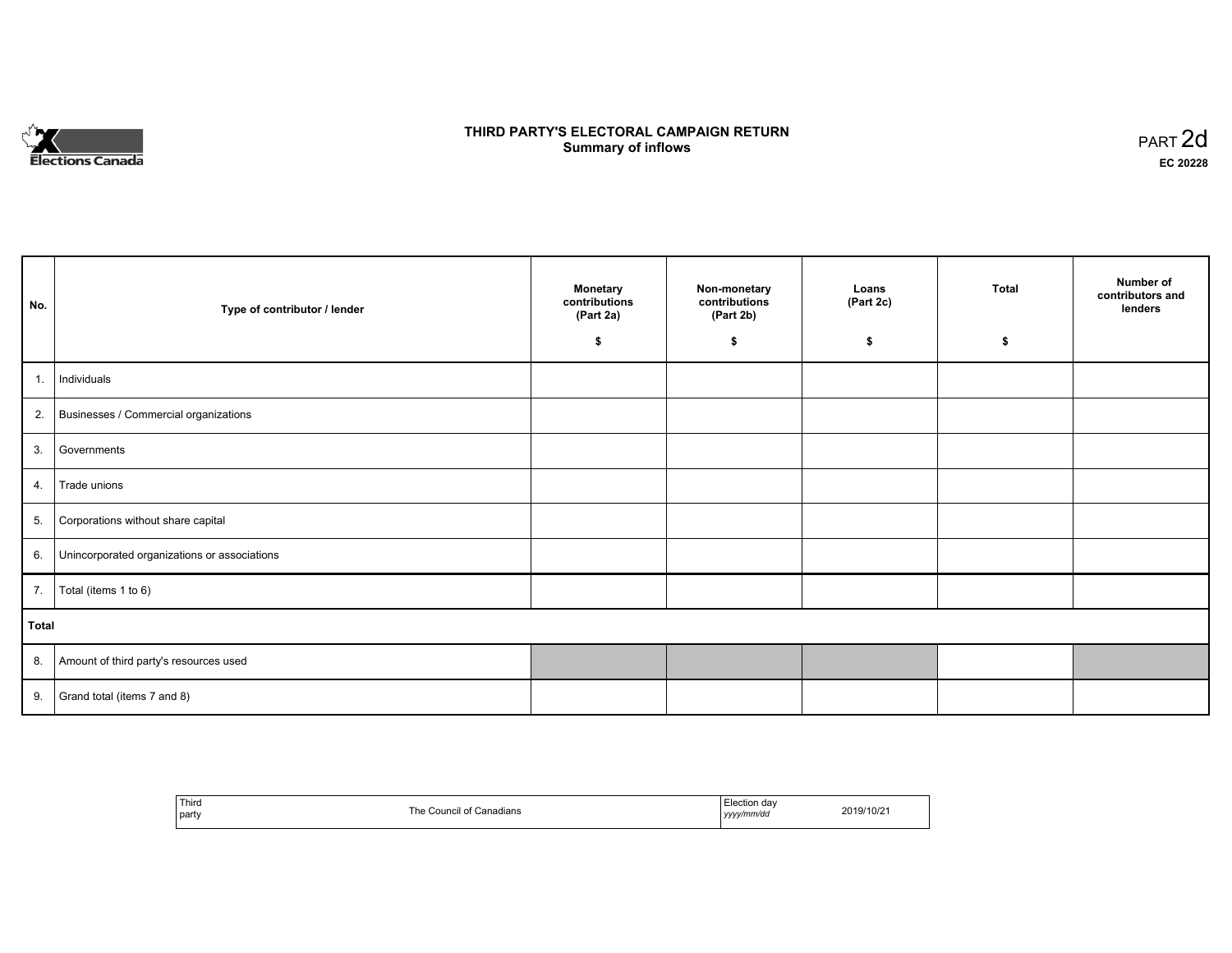

## **THIRD PARTY'S ELECTORAL CAMPAIGN RETURN Statement of expenses incurred for regulated activities that take place during the pre-election period**  *(Only applicable to a fixed-date general election)*

PART 3a **EC 20228**

For a list of expense types, expense categories and expense subcategories, refer to Annex II in the Instructions.

| No.                                          | Date<br>incurred<br>yyyy/mm/dd | ED Code<br>(if applicable) | Supplier    | <b>Expense type</b> | <b>Expense</b><br>category | Expense<br>subcategory | <b>Starting date</b><br>of activity,<br>advertisement<br>or survey<br>yyyy/mm/dd | Ending date<br>of activity,<br>advertisement<br>or survey<br>yyyy/mm/dd | Place of activity or<br>advertisement | <b>Expense amount</b> |
|----------------------------------------------|--------------------------------|----------------------------|-------------|---------------------|----------------------------|------------------------|----------------------------------------------------------------------------------|-------------------------------------------------------------------------|---------------------------------------|-----------------------|
|                                              |                                |                            |             |                     |                            |                        |                                                                                  |                                                                         |                                       | \$                    |
| $\overline{1}$                               | 2019/10/11                     |                            | Image 24    |                     |                            |                        | 2019/10/11                                                                       | 2019/11/11                                                              |                                       | 476.72                |
| $\overline{2}$                               | 2019/10/20                     |                            | Facebook ad |                     |                            |                        | 2019/09/10                                                                       | 2019/10/17                                                              |                                       | 400.00                |
|                                              |                                |                            |             |                     |                            |                        |                                                                                  |                                                                         |                                       |                       |
|                                              |                                |                            |             |                     |                            |                        |                                                                                  |                                                                         |                                       |                       |
|                                              |                                |                            |             |                     |                            |                        |                                                                                  |                                                                         |                                       |                       |
|                                              |                                |                            |             |                     |                            |                        |                                                                                  |                                                                         |                                       |                       |
|                                              |                                |                            |             |                     |                            |                        |                                                                                  |                                                                         |                                       |                       |
|                                              |                                |                            |             |                     |                            |                        |                                                                                  |                                                                         |                                       |                       |
|                                              |                                |                            |             |                     |                            |                        |                                                                                  |                                                                         |                                       |                       |
|                                              |                                |                            |             |                     |                            |                        |                                                                                  |                                                                         |                                       |                       |
|                                              |                                |                            |             |                     |                            |                        |                                                                                  |                                                                         |                                       |                       |
|                                              |                                |                            |             |                     |                            |                        |                                                                                  |                                                                         |                                       |                       |
|                                              |                                |                            |             |                     |                            |                        |                                                                                  |                                                                         |                                       |                       |
|                                              |                                |                            |             |                     |                            |                        |                                                                                  |                                                                         |                                       |                       |
|                                              |                                |                            |             |                     |                            |                        |                                                                                  |                                                                         |                                       |                       |
|                                              |                                |                            |             |                     |                            |                        |                                                                                  |                                                                         |                                       |                       |
|                                              |                                |                            |             |                     |                            |                        |                                                                                  |                                                                         |                                       |                       |
| Totals carried forward from previous page \$ |                                |                            |             |                     |                            |                        |                                                                                  |                                                                         |                                       |                       |
| Total \$                                     |                                |                            |             |                     |                            | 876.72                 |                                                                                  |                                                                         |                                       |                       |

| ---<br>Third<br>party | dians<br>.7117 | clootie:<br>2019/10/2 <sup>.</sup><br>yyyyuuuv | Page |
|-----------------------|----------------|------------------------------------------------|------|
|-----------------------|----------------|------------------------------------------------|------|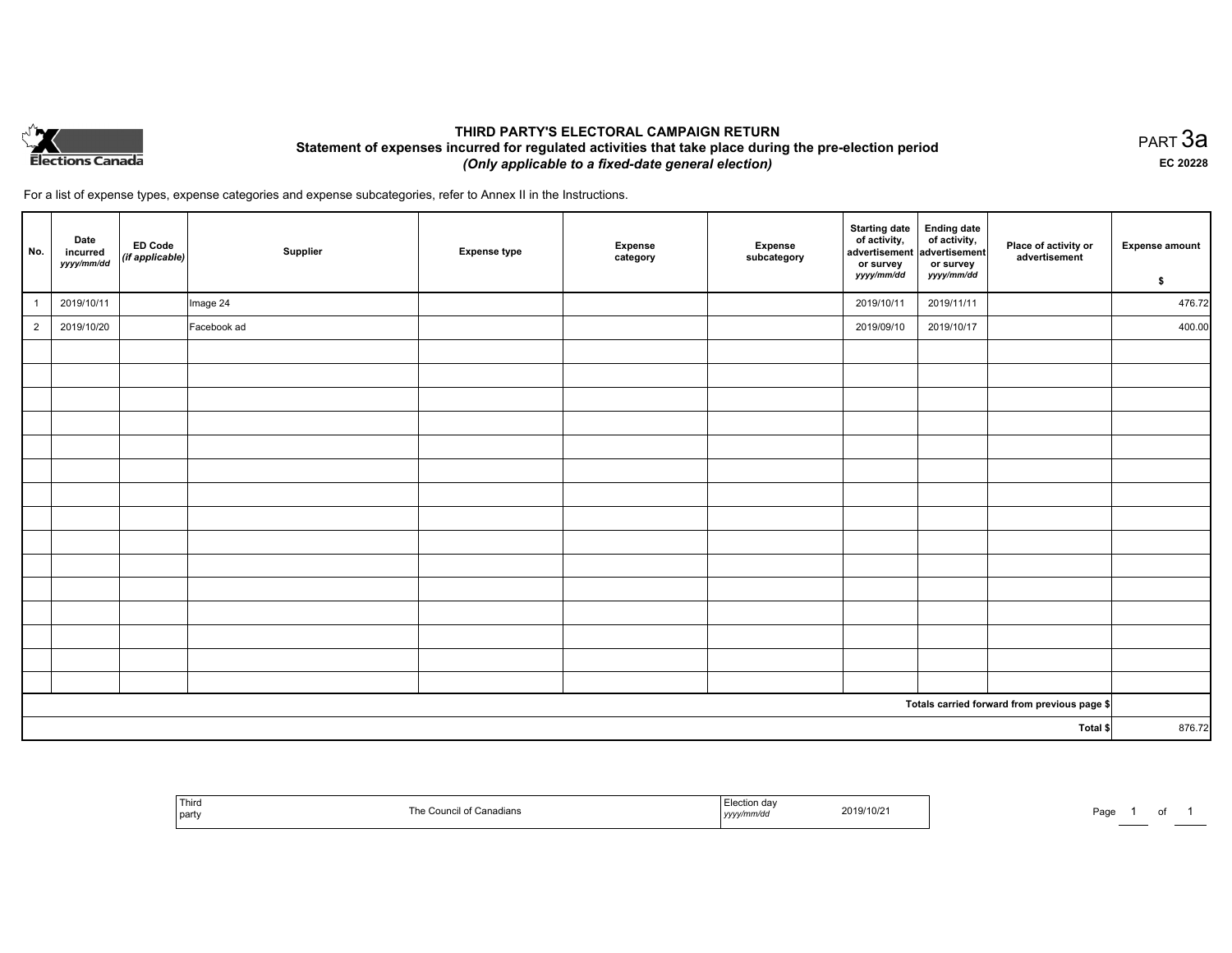

# **THIRD PARTY'S ELECTORAL CAMPAIGN RETURN Statement of expenses incurred for regulated activities that take place during the election period**<br>PART  $3\mathsf{b}$

**EC 20228**

For a list of expense types, expense categories and expense subcategories, refer to Annex II in the Instructions.

| No.      | Date<br>incurred<br>yyyy/mm/dd | ED Code<br>(if applicable) | Supplier | <b>Expense type</b> | Expense<br>category | Expense<br>subcategory | Starting date Ending date<br>of activity, of activity,<br>advertisement advertisement<br>or survey<br>yyyy/mm/dd | or survey<br>yyyy/mm/dd | Place of activity or<br>advertisement        | <b>Expense amount</b><br>\$ |
|----------|--------------------------------|----------------------------|----------|---------------------|---------------------|------------------------|------------------------------------------------------------------------------------------------------------------|-------------------------|----------------------------------------------|-----------------------------|
|          |                                |                            |          |                     |                     |                        |                                                                                                                  |                         |                                              |                             |
|          |                                |                            |          |                     |                     |                        |                                                                                                                  |                         |                                              |                             |
|          |                                |                            |          |                     |                     |                        |                                                                                                                  |                         |                                              |                             |
|          |                                |                            |          |                     |                     |                        |                                                                                                                  |                         |                                              |                             |
|          |                                |                            |          |                     |                     |                        |                                                                                                                  |                         |                                              |                             |
|          |                                |                            |          |                     |                     |                        |                                                                                                                  |                         |                                              |                             |
|          |                                |                            |          |                     |                     |                        |                                                                                                                  |                         |                                              |                             |
|          |                                |                            |          |                     |                     |                        |                                                                                                                  |                         |                                              |                             |
|          |                                |                            |          |                     |                     |                        |                                                                                                                  |                         |                                              |                             |
|          |                                |                            |          |                     |                     |                        |                                                                                                                  |                         |                                              |                             |
|          |                                |                            |          |                     |                     |                        |                                                                                                                  |                         |                                              |                             |
|          |                                |                            |          |                     |                     |                        |                                                                                                                  |                         |                                              |                             |
|          |                                |                            |          |                     |                     |                        |                                                                                                                  |                         |                                              |                             |
|          |                                |                            |          |                     |                     |                        |                                                                                                                  |                         |                                              |                             |
|          |                                |                            |          |                     |                     |                        |                                                                                                                  |                         |                                              |                             |
|          |                                |                            |          |                     |                     |                        |                                                                                                                  |                         |                                              |                             |
|          |                                |                            |          |                     |                     |                        |                                                                                                                  |                         |                                              |                             |
|          |                                |                            |          |                     |                     |                        |                                                                                                                  |                         | Totals carried forward from previous page \$ |                             |
| Total \$ |                                |                            |          |                     |                     |                        |                                                                                                                  |                         |                                              |                             |

| Third<br>cil of Canadians.<br>⊑คค<br>  party | Election dav<br>2019/10/21<br>,,,,,,,<br>, <i>y y y .</i> | Page |
|----------------------------------------------|-----------------------------------------------------------|------|
|----------------------------------------------|-----------------------------------------------------------|------|